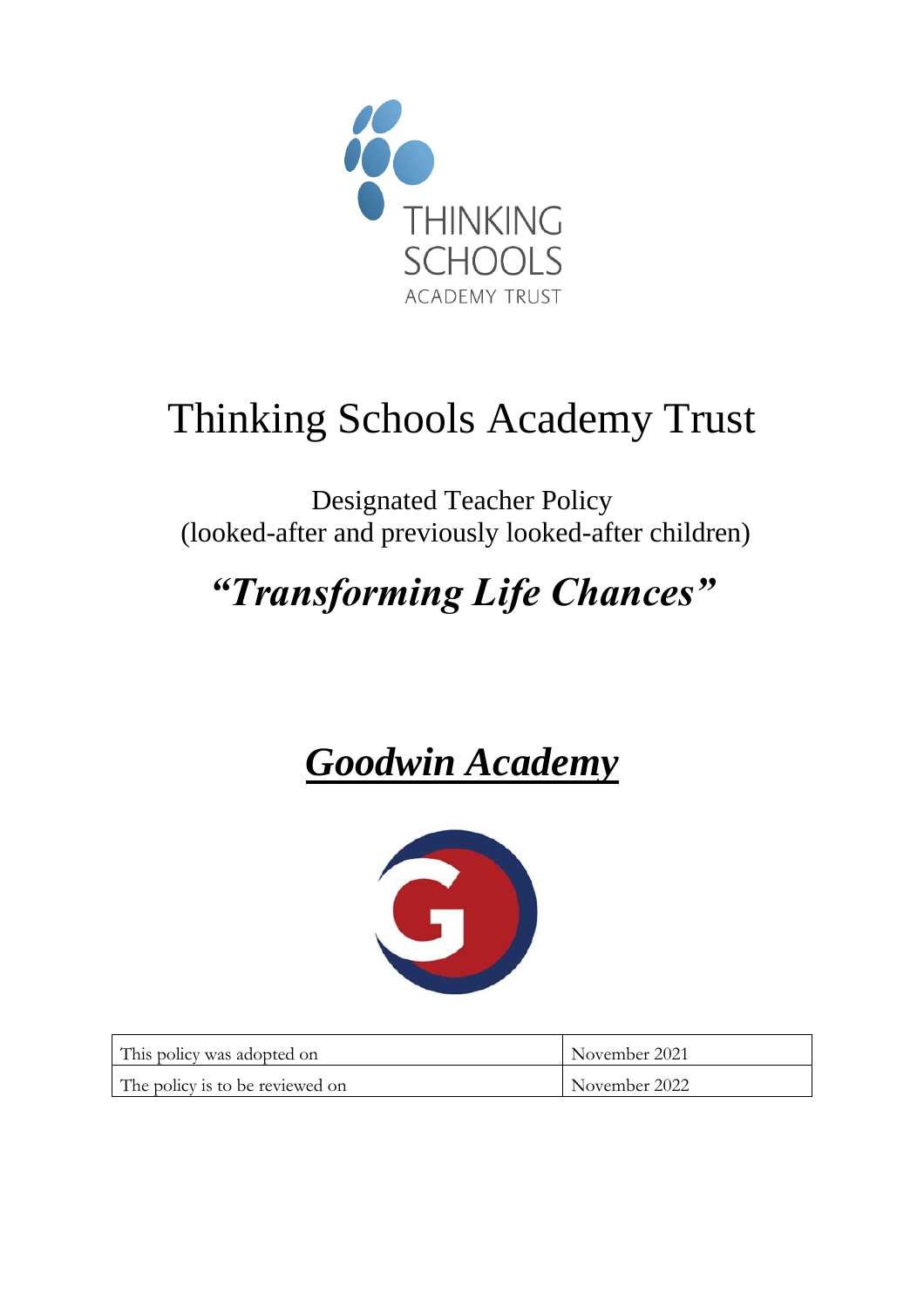## **Contents**

## <span id="page-1-0"></span>**1. Aims**

The school aims to ensure that:

- A suitable member of staff is appointed as the designated teacher for looked-after and previously looked-after children
- The designated teacher promotes the educational achievement of looked-after and previously looked-after children, and supports other staff members to do this too
- Staff, parents, carers and guardians are aware of the identity of the designated teacher, how to contact them and what they are responsible for

## <span id="page-1-1"></span>**2. Legislation and statutory guidance**

This policy is based on the Department for Education's statutory guidance on the designated teacher [for looked-after and previously looked-after children.](https://www.gov.uk/government/publications/designated-teacher-for-looked-after-children)

It also takes into account [section 2E](http://www.legislation.gov.uk/ukpga/2010/32/section/2E) of the Academies Act 2010

This policy complies with our funding agreement and articles of association.

## <span id="page-1-2"></span>**3. Definitions**

**Looked-after children** are registered pupils that are:

 $\sum$  In the care of a local authority, or

Provided with accommodation by a local authority in the exercise of its social services functions, for a continuous period of more than 24 hours

**Previously looked-after children** are registered pupils that fall into either of these categories:

They were looked after by a local authority but ceased to be as a result of any of the following:

- o A child arrangements order, which includes arrangements relating to who the child lives with and when they are to live with them
- o A special guardianship order
- o An adoption order

They appear to the governing board to have: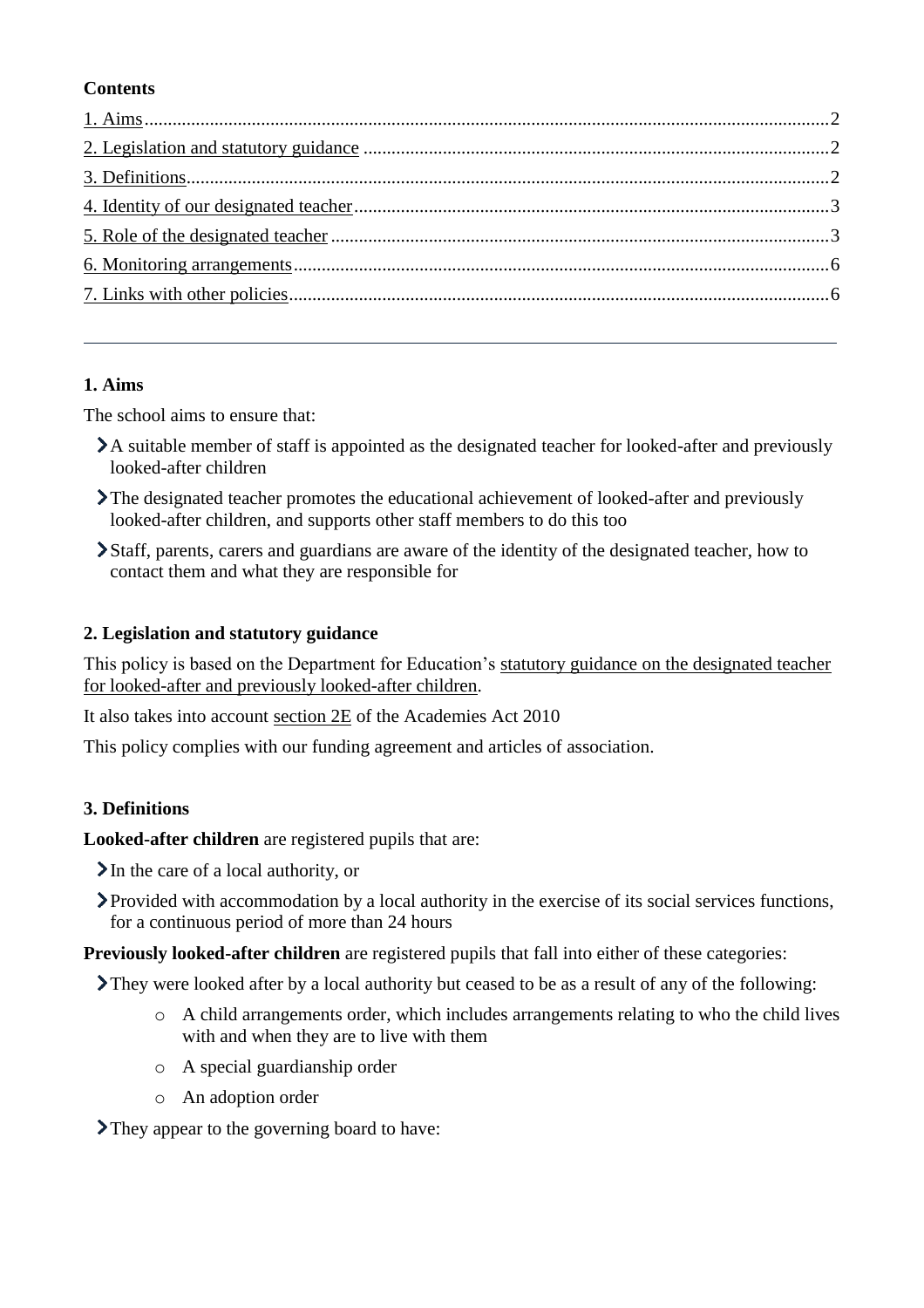- o Been in state care in a place outside of England and Wales because they would not have otherwise been cared for adequately, and
- o Ceased to be in that state care as a result of being adopted

**Personal education plan (PEP)** is part of a looked-after child's care plan that is developed with the school. It forms a record of what needs to happen and who will make it happen to ensure the child reaches their full potential.

**Virtual school head (VSH)** is a local authority officer responsible for promoting the educational achievement of their authority's looked-after children, working across schools to monitor and support these pupils as if they were in a single school. The VSH is also responsible for providing information and advice to schools, parents and guardians in respect of previously looked-after children.

## <span id="page-2-0"></span>**4. Identity of our designated teacher**

Our designated teacher is Daisy Bradford.

You can contact them by emailing d.bradford@tsatrust.org.uk

Our designated teacher takes lead responsibility for promoting the educational achievement of looked-after and previously looked-after children at our school. They are your initial point of contact for any of the matters set out in the section below.

## <span id="page-2-1"></span>**5. Role of the designated teacher**

## **5.1 Leadership responsibilities**

The designated teacher will:

- Act as a central point of initial contact within the school for any matters involving looked-after and previously looked-after children
- Promote the educational achievement of every looked-after and previously looked-after child on roll by:
	- o Working with VSHs
	- o Promoting a whole school culture where the needs of these pupils matter and are prioritised
- Take lead responsibility for ensuring school staff understand:
	- o The things which can affect how looked-after and previously looked-after children learn and achieve
	- o How the whole school supports the educational achievement of these pupils
- Contribute to the development and review of whole school policies to ensure they consider the needs of looked-after and previously looked-after children
- Promote a culture in which looked-after and previously looked-after children are encouraged and supported to engage with their education and other school activities
- Act as a source of advice for teachers about working with looked-after and previously lookedafter children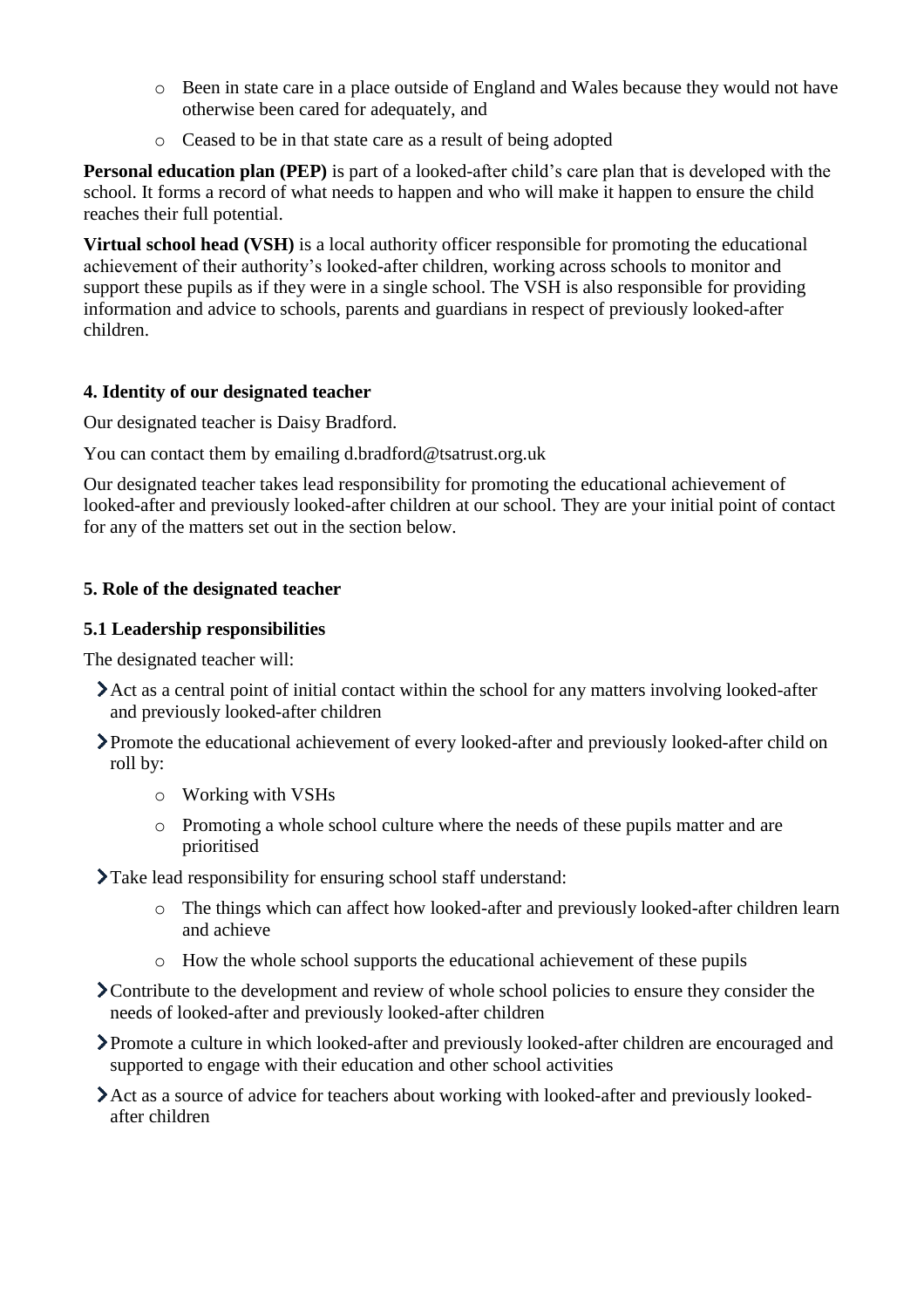- Work directly with looked-after and previously looked-after children and their carers, parents and guardians to promote good home-school links, support progress and encourage high aspirations
- Have lead responsibility for the development and implementation of looked-after children's PEPs
- Work closely with the school's designated safeguarding lead to ensure that any safeguarding concerns regarding looked-after and previously looked-after children are quickly and effectively responded to
- Involve parents and guardians of previously looked-after children in decisions affecting their child's education

## **5.2 Supporting looked-after children**

The designated teacher will:

- Make sure looked-after children's PEPs meet their needs by working closely with other teachers to assess each child's specific educational needs
- Have overall responsibility for leading the process of target-setting in PEPs
- Monitor and track how looked-after children's attainment progresses under their PEPs
- If a child is not on track to meet their targets, be instrumental in agreeing the best way forward with them in order to make progress, and ensure that this is reflected in their PEP
- Ensure the identified actions of PEPs are put in place
- During the development and review of PEPs, help the school and relevant local authority decide what arrangements work best for pupils
- Ensure that:
	- o A looked-after child's PEP is reviewed before the statutory review of their care plan this includes making sure the PEP is up to date and contains any new information since the last PEP review, including whether agreed provision is being delivered
	- o PEPs are clear about what has or has not been taken forward, noting what resources may be required to further support the child and from where these may be sourced
	- o The updated PEP is passed to the child's social worker and VSH ahead of the statutory review of their care plan
- Transfer a looked-after child's PEP to their next school or college, making sure it is up to date and that the local authority responsible for looking after them has the most recent version

### **5.3 Supporting both looked-after children and previously looked-after children**

The designated teacher will:

- Ensure the specific needs of looked-after and previously looked-after children are understood by staff and reflected in how the school uses pupil premium funding
- Work with VSHs to agree how pupil premium funding for looked-after children can most effectively be used to improve their attainment
- Help raise the awareness of parents and guardians of previously looked-after children about pupil premium funding and other support for these children
- Play a key part in decisions on how pupil premium funding is used to support previously lookedafter children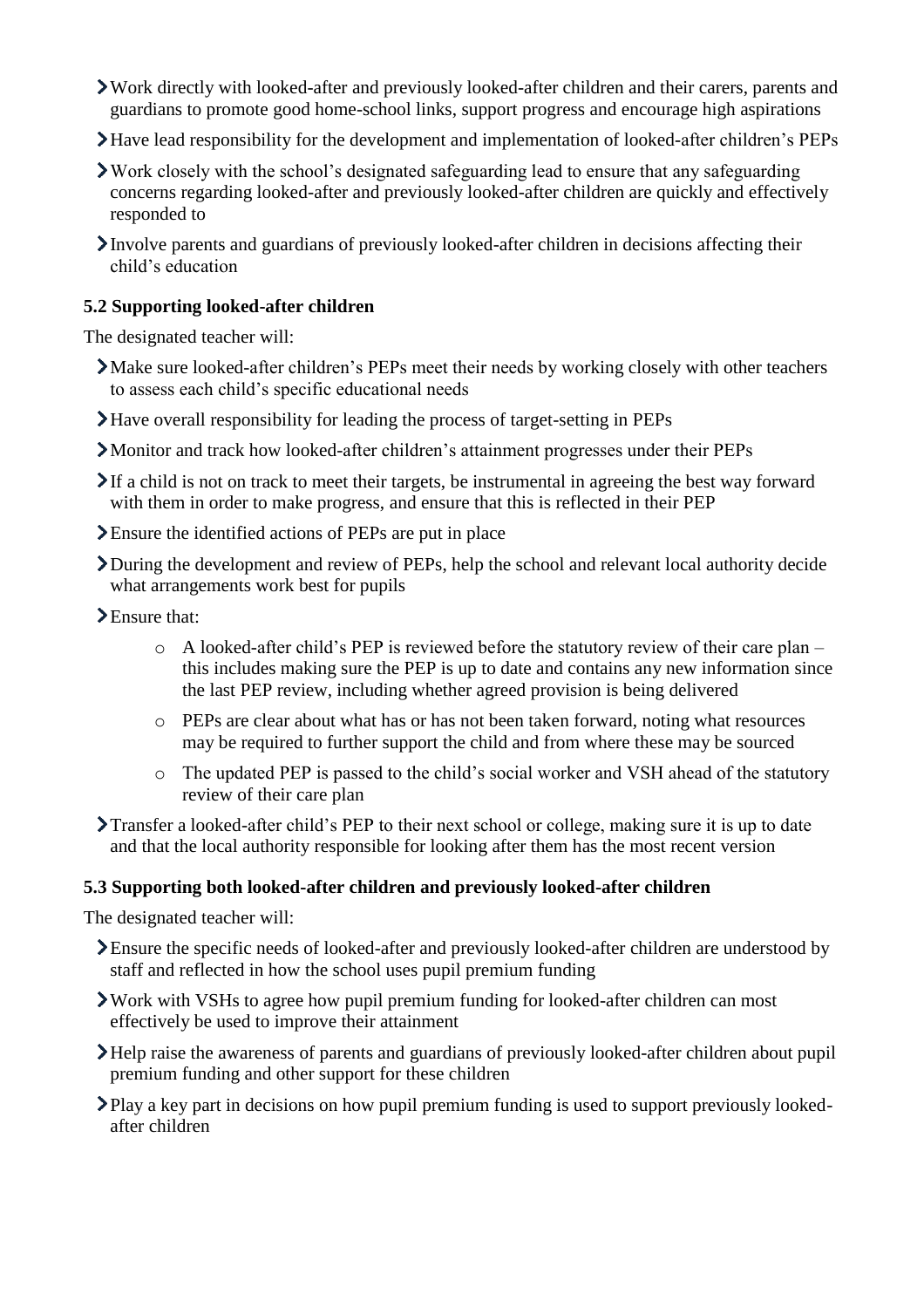- Encourage parents' and guardians' involvement in deciding how pupil premium funding is used to support their child, and be the main contact for queries about its use
- Ensure teachers have awareness and understanding of the specific needs of looked-after and previously looked-after children in areas like attendance, homework, behaviour and future career planning
- Be aware of the special educational needs (SEN) of looked-after and previously looked-after children, and make sure teachers also have awareness and understanding of this
- Ensure the [SEND code of practice,](https://www.gov.uk/government/publications/send-code-of-practice-0-to-25) as it relates to looked-after children, is followed
- Make sure PEPs work in harmony with any education, health and care (EHC) plans that a lookedafter child may have
- Ensure that, with the help of VSHs, they have the skills to identify signs of potential SEN issues in looked-after and previously looked-after children, and know how to access further assessment and support where necessary
- Ensure that they and other staff can identify signs of potential mental health issues in looked-after and previously looked-after children and understand where the school can draw on specialist services
- Put in place robust arrangements to have strengths and difficulties questionnaires (SDQs) completed for looked-after children, and use the results of these SDQs to inform PEPs
- Put in place mechanisms for understanding the emotional and behavioural needs of previously looked-after children

### **5.4 Relationships beyond the school**

The designated teacher will:

- Proactively engage with social workers and other professionals to enable the school to respond effectively to the needs of looked-after and previously looked-after children
- Discuss with social workers how the school should engage with birth parents, and ensure the school is clear about who has parental responsibility and what information can be shared with whom
- Be open and accessible to parents and guardians of previously looked-after children and encourage them to be actively involved in their children's education
- Proactively build relationships with local authority professionals, such as VSHs and SEN departments
- **>** Consider how the school works with others outside of the school to maximise the stability of education for looked-after children, such as:
	- o Finding ways of making sure the latest information about educational progress is available to contribute to the statutory review of care plans
	- o Ensuring mechanisms are in place to inform VSHs when looked-after children are absent without authorisation and work with the responsible authority to take appropriate safeguarding action
	- o Talking to the child's social worker and/or other relevant parties in the local authority regarding any decisions about changes in care placements which will disrupt the child's education, providing advice about the likely impact and what the local authority should do to minimise disruption